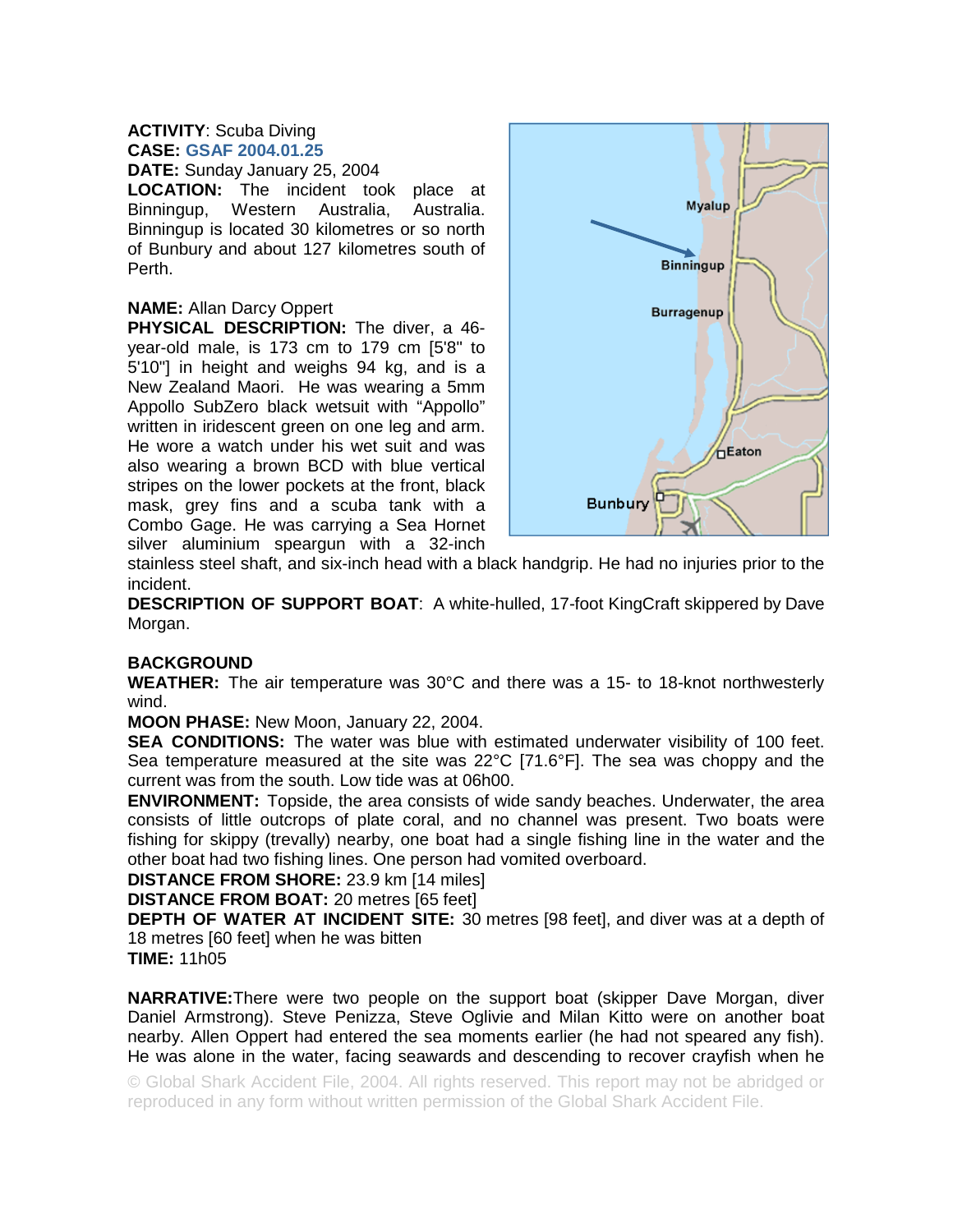spotted the shark below him on the seafloor swimming in a zig-zag pattern.

Allen inflated his BCD in order to maintain his position at 18 metres. At this point, the shark swam deliberately at him (approaching from below and to the front of the diver), and engulfed both legs including swim fins. As the diver saw the shark charge, he braced himself, took a deep breath and tensed his body. Then the shark bit down on Allen's legs. The diver thought that the shark shook him from side-to-side pushing him through the water for what seemed like 20 seconds, its nose pressing hard against his chest. As the diver hit

the shark on the face with a crayfish snare its mouth opened wider. Then he went to stab the shark in the eye but his knife was lost. Next, the diver went for his speargun but the shark had bitten through it and snapped the stainless steel shaft. (The diver believes that both the knife and speargun shaft fell into the shark's mouth.) Allen's mask had become dislodged but he managed to clear it and his BCD suddenly became fully inflated. The shark released Allan at a depth 20 metres [65 feet] and the diver swam to the surface.

When Allan surfaced and raised the alarm, the boat skipper unhooked the anchor and the crew cut the fishing line. The boat, which was 20 metres from the diver, came at once to and retrieved the diver. As they pulled Allan on board, the



shark appeared about five feet from the surface and circled the boat.

**INJURY:** Photographs taken prior to surgery show an arc of very widely-spaced tooth impressions along the lateral aspect of the left leg running from above the ankle and along the calf to just above the patella. Both legs were bitten. The diver believes that the severity of the injury may have been reduced because the stainless steel shaft of the speargun was across the diver's legs from his hips to his knees and thus prevented his legs from being severed. He said, "The shark couldn't bite down any further because the shaft had probably lodged in its mouth or throat which appeared to cause a gag reflex."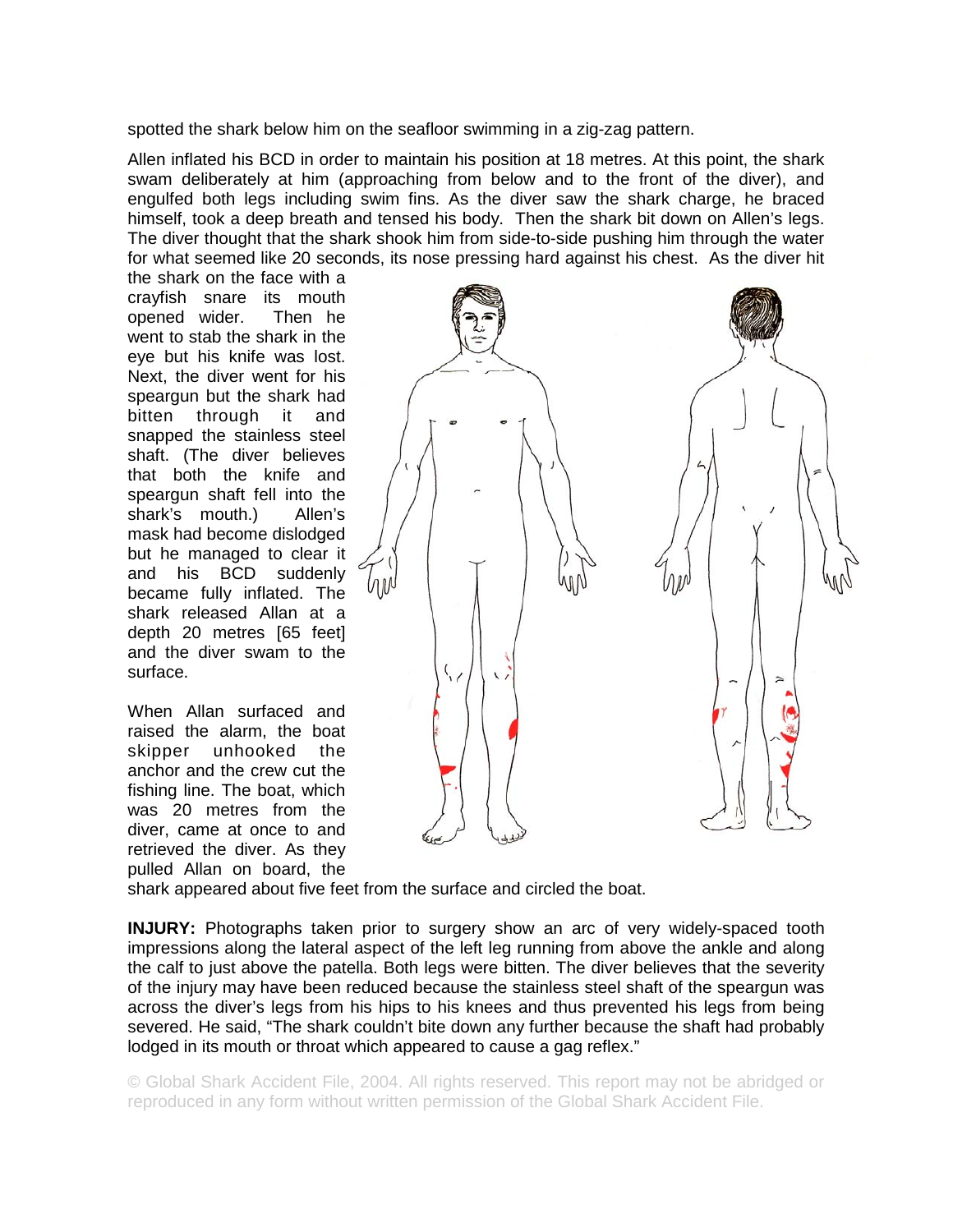**FIRST AID:** The skipper, Dave Morgan, and fellow diver, Daniel Armstrong and the victim rendered first aid. (The divers and skipper had just completed a senior first aid course four weeks earlier.) Morgan and Armstrong assisted Allan in wrapping a towel and jumper around his legs to stop the bleeding. While the boat was returning to shore, and ambulance was called. The diver did not start to feel pain until he arrived at the hospital 35 minutes after he was bitten.

**TREATMENT:** The diver was treated at Bunbury Regional Hospital in Bunbury. No tooth fragments were seen on x-ray and his wounds were photographed. Surgical repair of the injuries was performed by Dr. Newman.

**SPECIES INVOLVED**: According to witnesses, the shark was between four and five metres total length, and the bite pattern on the diver's leg is that of a white shark (*Carcharodon carcharias*). The diver estimated the distance between the eyes of the shark was about 88 cm [35 inches].

**CASE INVESTIGATORS:** Terry & Valerie Peake, Shark Research Institute, Western Australia.

## *Some comments by other GSAF researchers:*

This was not a predatory bout. In predatory bouts, a white shark usually approaches from behind the victim and disables him/her by a bite on the leg/s (swimming apparatus). Although the shark bit the diver's legs, it probably did so because that was the first part of the diver it could latch on to. It is likely that this was a competitive/warning bite. The legs were not chosen to reduce the diver's locomotion but because they were accessible and allowed the shark to get its message across.

The shark was there all the time, that explains why it approached so quickly when the diver submerged, and why from the front. There was not much planning from the shark's side - it just wanted to get the situation resolved.

The zig-zag motion of the shark, and the fishing activity close are important. The zigzagging showed "agitation" in a "decision-struggling manner." The shark may have been unsure whether to approach or swim away and so lowered both lateral fins (to increase manoeuverability and hence its ability to react) while approaching. The lowering of pectoral fins makes the swim pattern of a shark more awkward (i.e., zig-zag). A shark will often do this while approaching an unfamiliar object…it "gets ready" in case it needs to alter its swim pattern in a hurry.

The spear gun, although bitten through, was not the reason that the wound is superficial; the shark had no intention of biting harder…That the diver felt 'pushed' is most likely the result of the impact and the subconscious decision of the diver to get away.

Contact was less than 10 to 20 seconds; the wound pattern would be much less "organized" if they indeed were locked together for such a long time with very different intentions about how to resolve the situation. The pattern of the wounds indicate the shark didn't shake the diver; the diver moved his legs while the shark was holding him.

Most probably, the diver appeared in the temporal feeding territory of the shark, created by